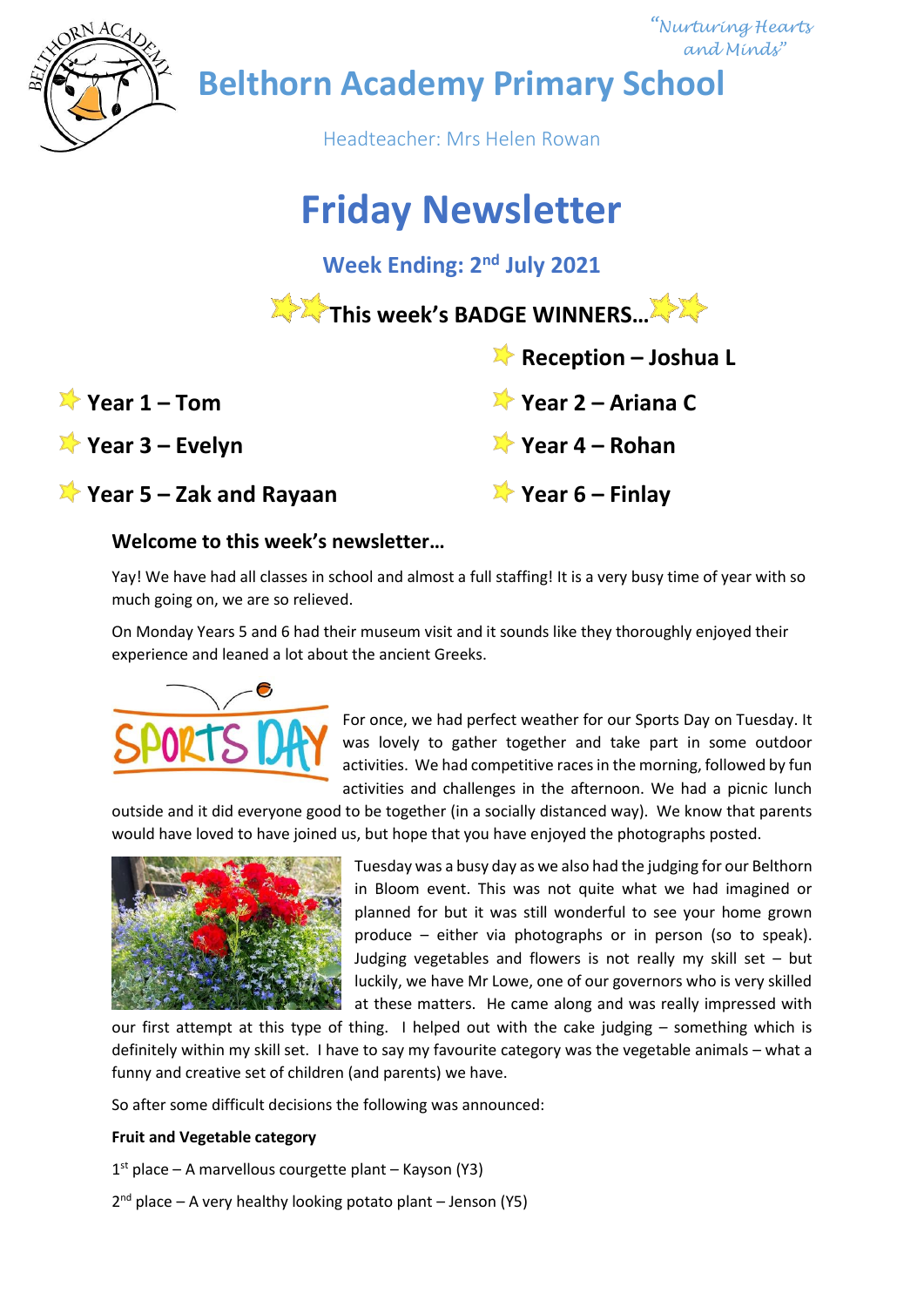3<sup>rd</sup> place – Fabulous sticks of rhubarb – Jack (LB's) and Max (Y1) Special mention – Tomato plant – Susan (Belthorn Cleaning Team) Special mention – Funniest veg – Evie W  $(R)$  – for the smallest potatoes.

### **Sweet Peas (fierce competition in this category)**

1 st place – Mr Griffiths senior 2<sup>nd</sup> place – Eva H (R) 3 rd place – Ted (Y4) Special mention – Imogen (R)

### **Little Bells sunflowers**

1 st Place – Nyla 2 nd Place – Max 3 rd place – Jaxon

### **Flowers**

1 st place – Sylvia (LBs) 2<sup>nd</sup> Place – Olivia (Y4) 3 rd place – Bessie (Y2) Special mention- Jenson (Y5)

### **Vegetable animals**

1 st place – Frog Mobile - Rosie (Y4) 2<sup>nd</sup> place Vegiosaurus - Owen (Y3) 3 rd place – Veggie elephant – Sophia (R) Special mention – Slow the snail -Sophia (R)

## **Cakes (all delicious)**

1 st place – Carrot cake – Beau (Y3) 2 nd place – Woodland Moss Spinach buns – Lydia (Y1) 3<sup>rd</sup> place – Chocolate and beetroot brownies – Hattie (LB's)

Thank you so much to everyone who entered. From small beginnings and all that …. maybe it will become a regular event.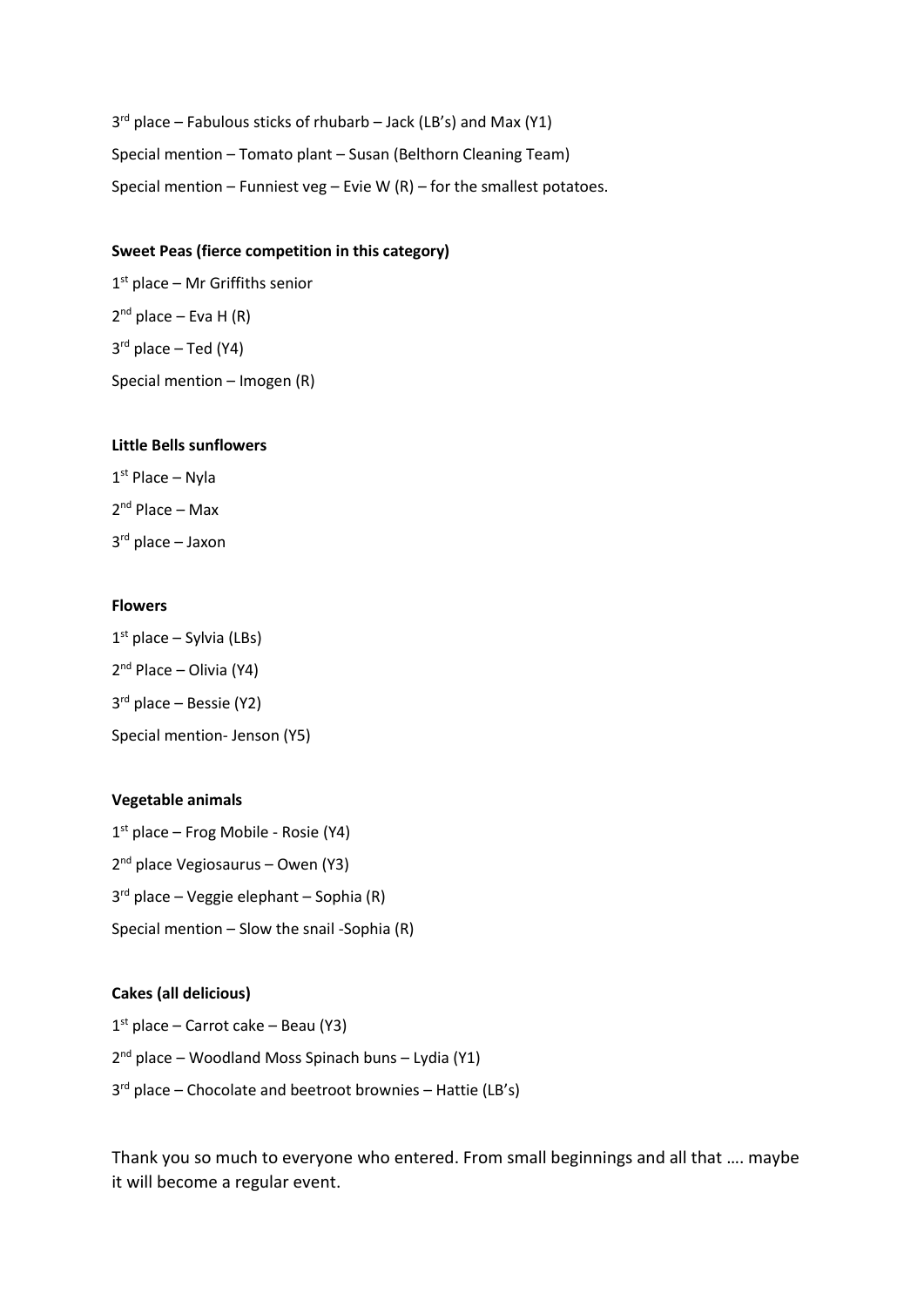

## *"Nurturing Hearts and Minds"*

# **Belthorn Academy Primary School**

## Headteacher: Mrs Helen Rowan



Last week we signed up to the Hyndburn Book Heroes project which is a really simple project aimed at collecting and re-distributing preloved books. I am sure that we have many families who have books which they have read and are now sitting in bedrooms or on bookshelves. The idea of the project is to collect the books from a collection point and the re-distribute them to those who are dis-

advantaged and might not have access to books. We are going to be a collection point, and so if there are any families who have unwanted books at home, please bring them to school and leave at the drop off point. A box will be left at the pedestrian entrance to school and books can be placed in them. Just children's and young adult books please. Many thanks in advance.



Year 3 hosted their Sew and Sow parent and children event on Thursday afternoon. The weather was again kind and it was nice to have a social event with parents. We hope you enjoyed it.

On Friday afternoon Mr Carr and year 4 hosted Bingo with the parents – a little rowdier and competitive, but still a good time was had by all.





Also on Friday after school, we get a chance to meet some of our very newest starters – those children who will be

joining Little Bells in September came along for a stay and play. We are looking forward to meeting you all.

## **Please see previous newsletters about class activities and parental involvement for other year groups.**

And so to next year. Not all our pieces are in place yet regarding support staff but I am sure everyone is wanting to know about teachers:

Reception – Mrs Drugan

Year 1 – Mrs Sutcliff

Year 2 – Miss Sutton

Year 3 – Miss Dugdale and Miss Delafield (Job share until Mrs Griffiths returns from maternity leave in January, when it will be Miss Dugdale and Mrs Griffiths)

- Year 4 Mr Carr
- Year 5 Mr Griffiths
- Year 6 Mr Furness

I am sure you will agree that this is a really strong teaching team and we are excited for next year. I will send out a full staff list when everything has been confirmed.